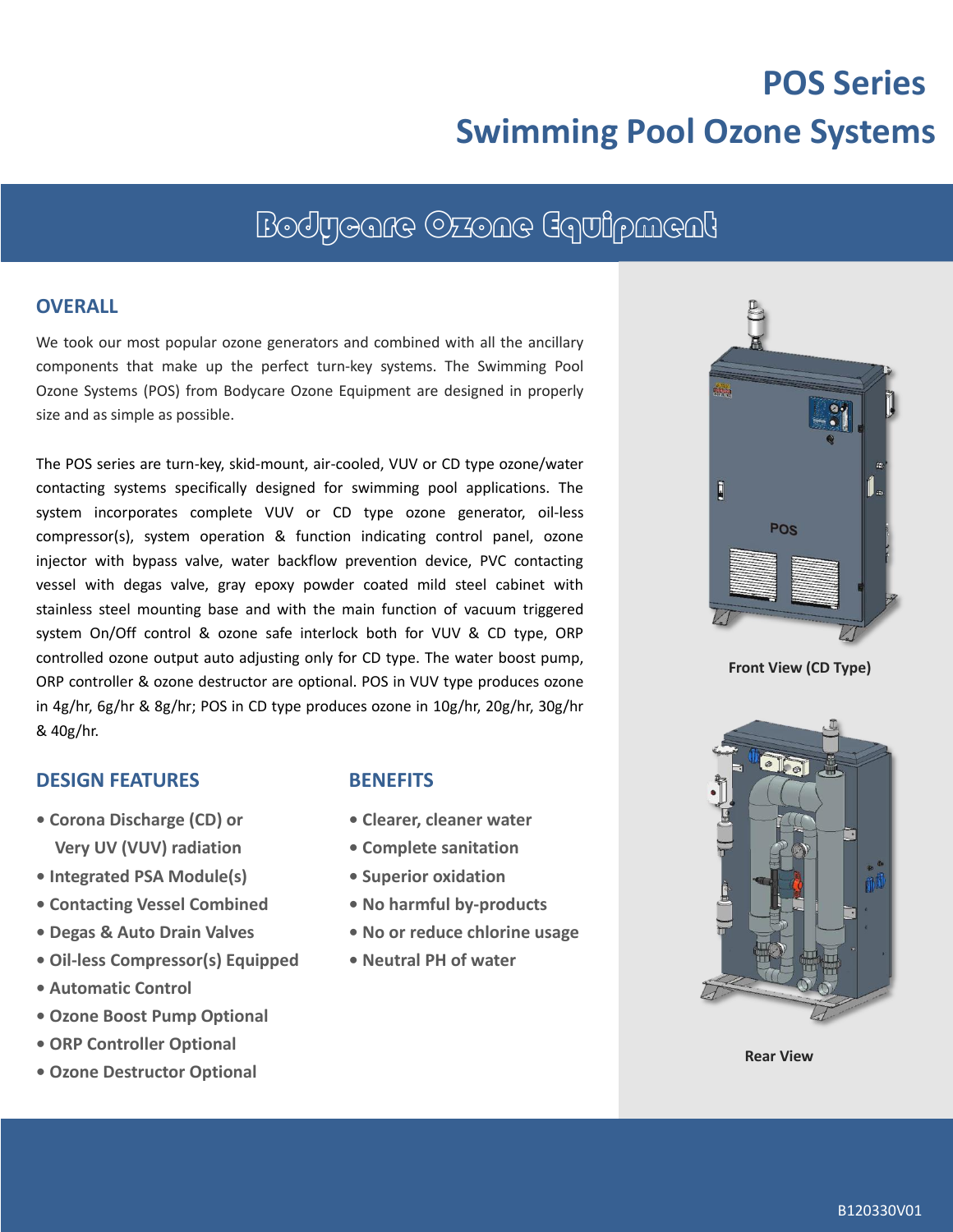### **Specifications Sheet—CD Type**

| <b>SPECIFICATION</b>                                   | <b>POS-10</b>            | <b>POS-20</b>            | <b>POS-30</b>             | <b>POS-40</b>             |
|--------------------------------------------------------|--------------------------|--------------------------|---------------------------|---------------------------|
| <b>Ozone Output</b>                                    | 10g/hr                   | 20g/hr                   | 30g/hr                    | 40g/hr                    |
| <b>Matched Pool Volume *</b>                           | Up to $450M3$            | Up to $900M3$            | Up to $1350M3$            | Up to $1800M3$            |
| <b>Equipped Compressor Qty.</b>                        | One                      | One                      | <b>Two</b>                | <b>Two</b>                |
| (Flow @ Pressure)                                      | (60LPM @ 2bar)           | $(60$ LPM $@$ 2bar)      | (120LPM @ 2bar)           | (120LPM @ 2bar)           |
| Water                                                  | Inlet: 1.5"/50mm         | Inlet: 1.5"/50mm         | Inlet: 1.5"/50mm          | Inlet: 1.5"/50mm          |
| <b>Connection Size</b>                                 | Outlet: 1.5"/50mm        | Outlet: 1.5"/50mm        | <b>Outlet: 1.5"50mm</b>   | <b>Outlet: 1.5"/50mm</b>  |
| <b>Power Requirement **</b><br>(Single Phase)          | 120/240V 60/50HZ<br>450W | 120/240V 60/50HZ<br>600W | 120/240V 60/50HZ<br>1050W | 120/240V 60/50HZ<br>1200W |
| <b>Optional Water Boost Pump</b><br><b>Requirement</b> | $5M^3$ @ 20m Head        | $5M3$ @ 20m Head         | $9M3$ @ 20m Head          | $9M3$ @ 20m Head          |
| <b>ORP Controller</b>                                  | <b>Option</b>            | Option                   | <b>Option</b>             | Option                    |

**Note: "** \* **" For indoor commercial pool with middle bather load & chlorine as secondary sanitizer only.** 

**"**\*\* **" Not include water boost water pump's power consumption**

## **Dimension & Weight—CD Type**



# **Bodycare Ozone Equipment Factory**

**29-18 Jingshenxi 3RD Str. Daoyi Economic Development Dis.** 

**Shenyang 110136, P.R. China www.bcozone.com bcozone@188.com**